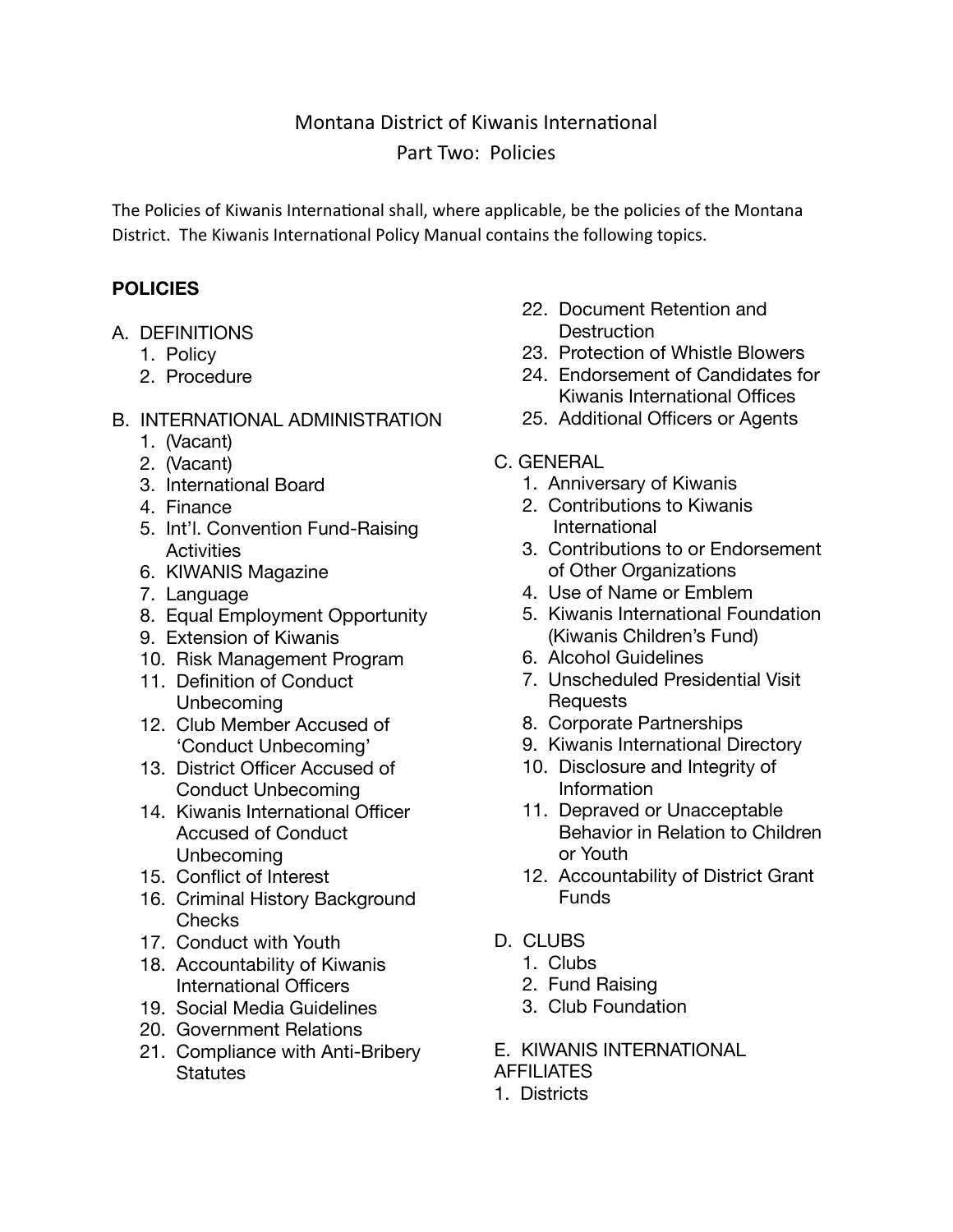- 2. Regions
- 3. Kiwanis International-European Federation (KIEF)
- 4. Kiwanis Asia-Pacific (ASPAC)